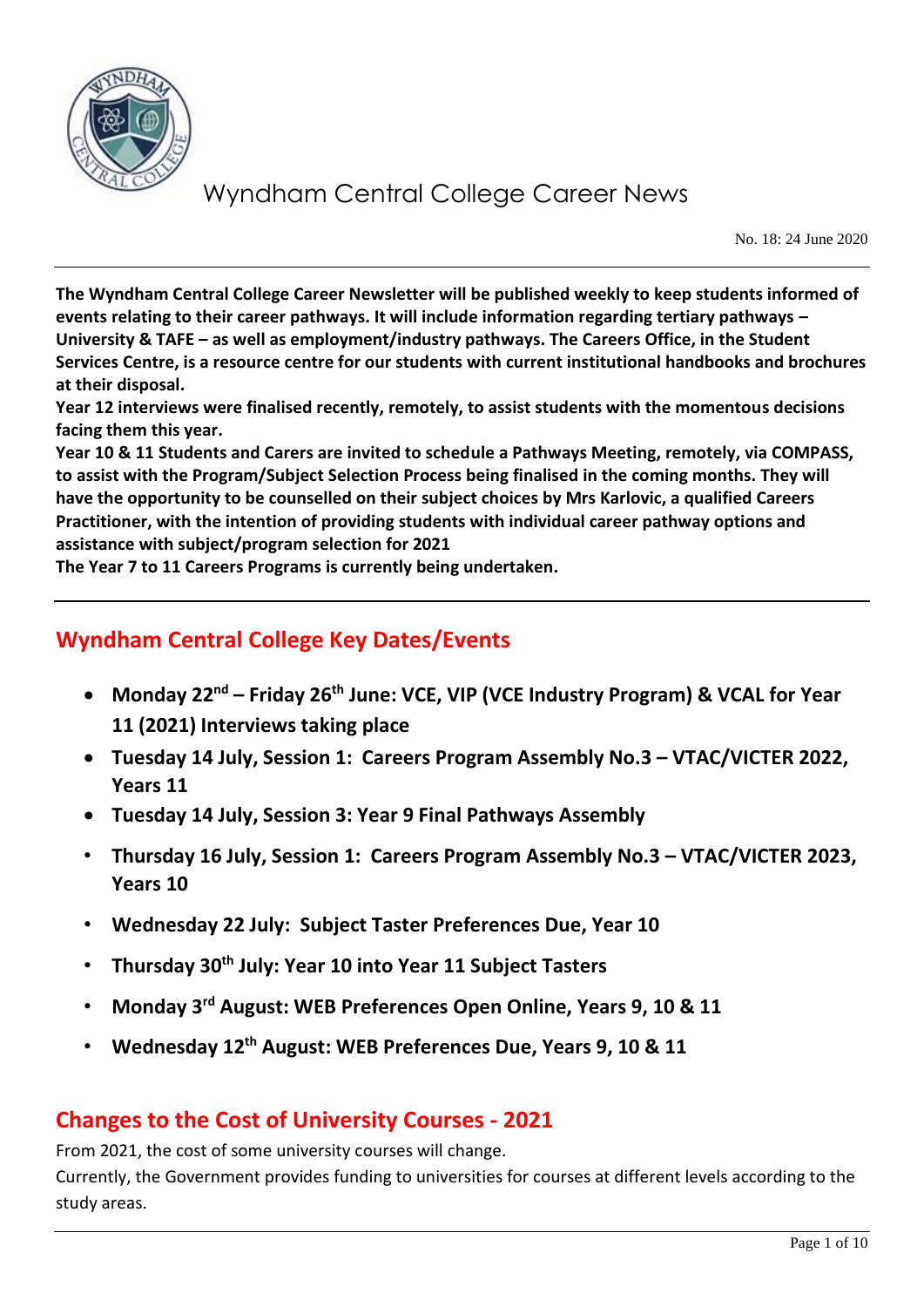

No. 18: 24 June 2020

Essentially, the Government funds part of your degree, and you pay the rest - this is called the 'student contribution amount'.

There are currently 3 levels of student contribution bands. You can see these at [https://bit.ly/30WWc9K](https://bit.ly/30WWc9K?fbclid=IwAR0tUoojZXHi5gmlLPJbtaiHwfq418V-9HMr3Dz4tsV_JOE_vlsqCsgRO_A) The great thing about the student contribution bands is that it will cost the same for your units of study no matter where you go to university in Australia.

From 2021, student contribution bands for certain study areas will either increase, decrease or stay the same.

What does this mean for me? How this will impact you will depend on what you study in 2021. For example:

Courses in nursing, teaching, languages, agriculture and maths will significantly decrease Courses in science, health, architecture, environmental science, IT and engineering etc., will decrease. Courses in medicine, dental and veterinary science etc., won't change. Courses in law and commerce will increase. Courses in humanities and social sciences will significantly increase by around 113%

Bookmark the Study Assist website and check regularly for updates to university fees and HECS-HELP and FEE-HELP information, [www.studyassist.gov.au/](http://www.studyassist.gov.au/)

### **Passionate about the Environment?**

The University of Newcastle will launch the Bachelor of Climate Science and Adaptation in 2021. Warming global temperatures are impacting our lives like never before. This new course will turn your passion into practice and provide you with tools to tackle climate challenges.

You will learn to identify and assess the impacts of climate change, develop goals and actions to minimise the risk of these impacts, and establish a process to implement a climate change adaptation plan, [www.newcastle.edu.au](http://www.newcastle.edu.au/)

### **University of Tasmania**

#### **Schools Recommendation Program**

Students who would like to apply for courses at the University of Tasmania have the option of applying for their Schools Recommendation Program.

Applications close on Friday 10 July,<https://bit.ly/2yrYQbO>

Prospective students can watch a webinar about the program at<https://bit.ly/3euoCMn>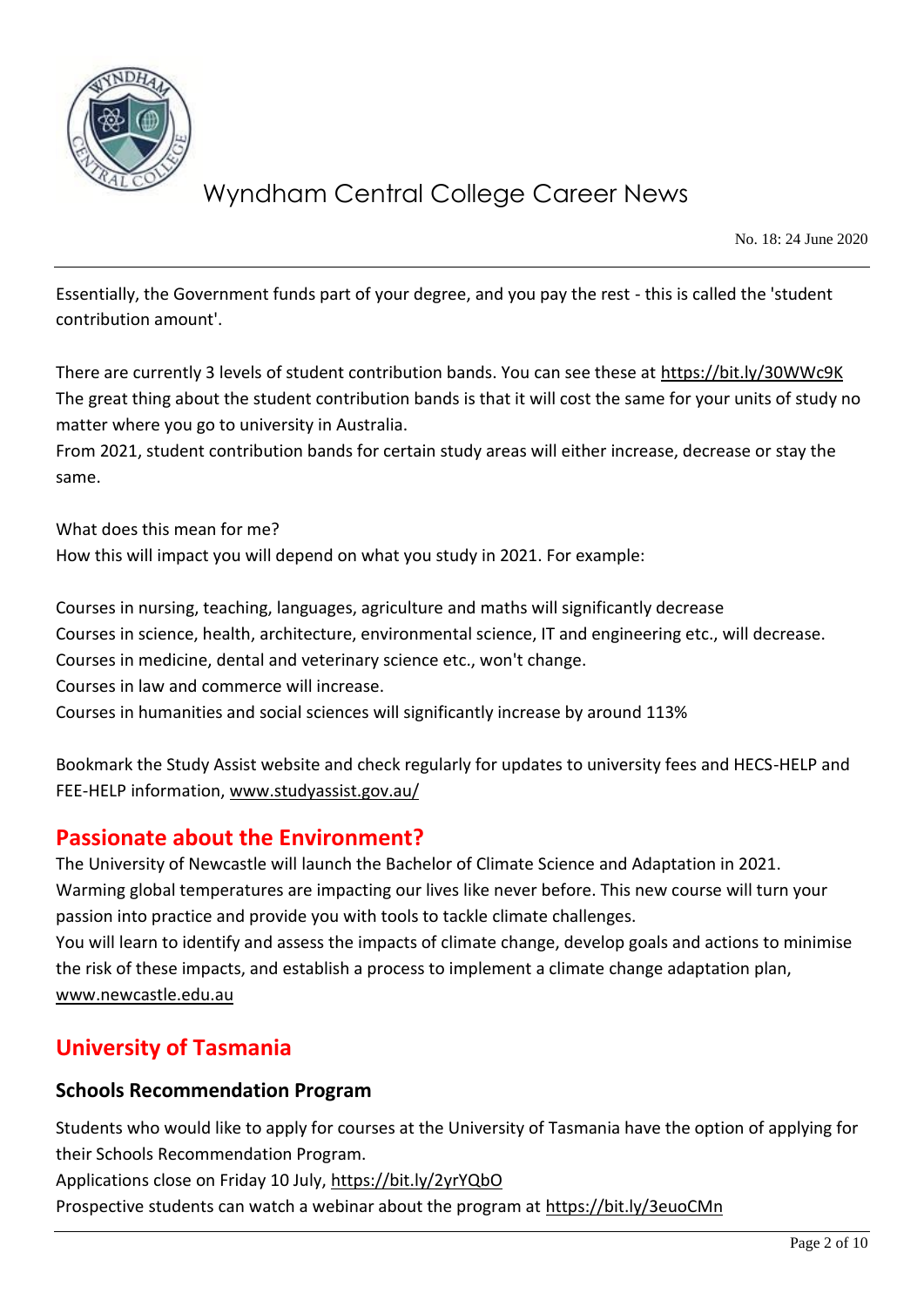

No. 18: 24 June 2020

### **Cyber Security at Victoria University (VU)**

In 2019, cybercrime cost the Australian economy \$1 billion (Australian Criminal Intelligence Commission). This year, rates of cybercrime are even higher, as cybercriminals exploit the IT changes created by the COVID-19 pandemic, in particular the security vulnerabilities created by people working from home. Businesses are looking to dramatically increase their spending on cyber security, during the pandemic and beyond.

VU is training professionals to meet this demand through the following two courses:

- Bachelor of Information Technology high-achieving students are eligible to receive a 12-month paid IT internship,<https://bit.ly/2B2NBI3>
- Certificate IV in Cyber Security, VU Polytechnic,<https://bit.ly/2V6hSg0>

### **Focus on Agriculture**

Agriculture isn't just farming- It is focussed on "the entire food chain, managing the environment and minimising the impact of human endeavours on natural resources".

About 50% of all jobs in the agriculture industry are in capital cities.

These jobs include environmental management, research, development, agribusiness and education. Most people in agriculture work full time.

The demand for agricultural science graduates grew strongly over the past 5 years and around 5000 job openings will be available by 2024,<https://bit.ly/2HZWFel>

There is also an ongoing demand for agricultural science graduates with economics and management training.

Experts are needed in the areas of:

- Sustainable farming practices
- Land management
- Land conservation
- Climate change practices
- Food security
- Agricultural research and policymaking.

Students can specialise in areas such as:

- **Economics**
- **Marketing**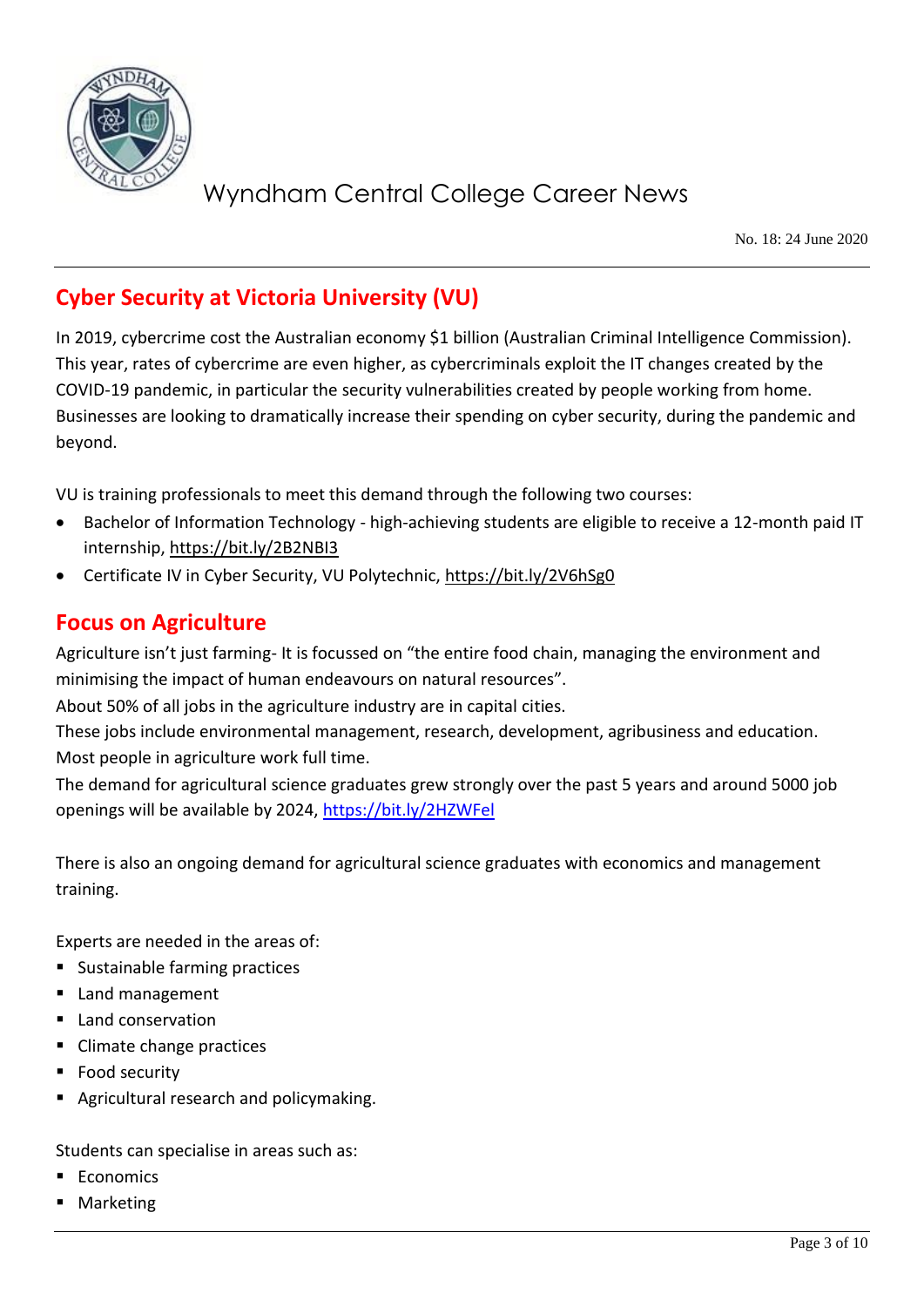

No. 18: 24 June 2020

- Animal and plant biotechnology
- Catchment management
- Climate change impacts
- Crop management and production
- Plant and soil science
- Nutrition and feed production
- Sustainable production and consumption
- Water management

Technology is advancing rapidly in agriculture and students are advised to study maths, sciences and business at school.

Students who don't want to work 'on the land' have many opportunities to work in cities and in offices.

#### **Courses**

The following are examples of agriculture schools

#### **VICTORIA**

- La Trobe University:<http://bit.ly/1FGtcP0>
- University of Melbourne[, http://bit.ly/1BWdaib](http://bit.ly/1BWdaib)
- Longerenong College,<http://bit.ly/2sGcMcT>
- Marcus Oldham,<http://bit.ly/1wEGiuc>

#### **NEW SOUTH WALES**

- Charles Sturt University,<http://bit.ly/1MkDAj6>
- University of New England,<http://bit.ly/1KSOtZc>

#### **TASMANIA**

• University of Tasmania,<https://bit.ly/2Nnk0vE>

#### **Key Websites**

Career Harvest,<http://bit.ly/1f0m8jW> Rural Skills Australia - Rural Careers Guide,<http://bit.ly/1i2mTt7>

#### **Scholarships**

Career Harvest<https://bit.ly/31yXmX0> Gardiner Dairy Foundation,<https://bit.ly/2Bz2yS2>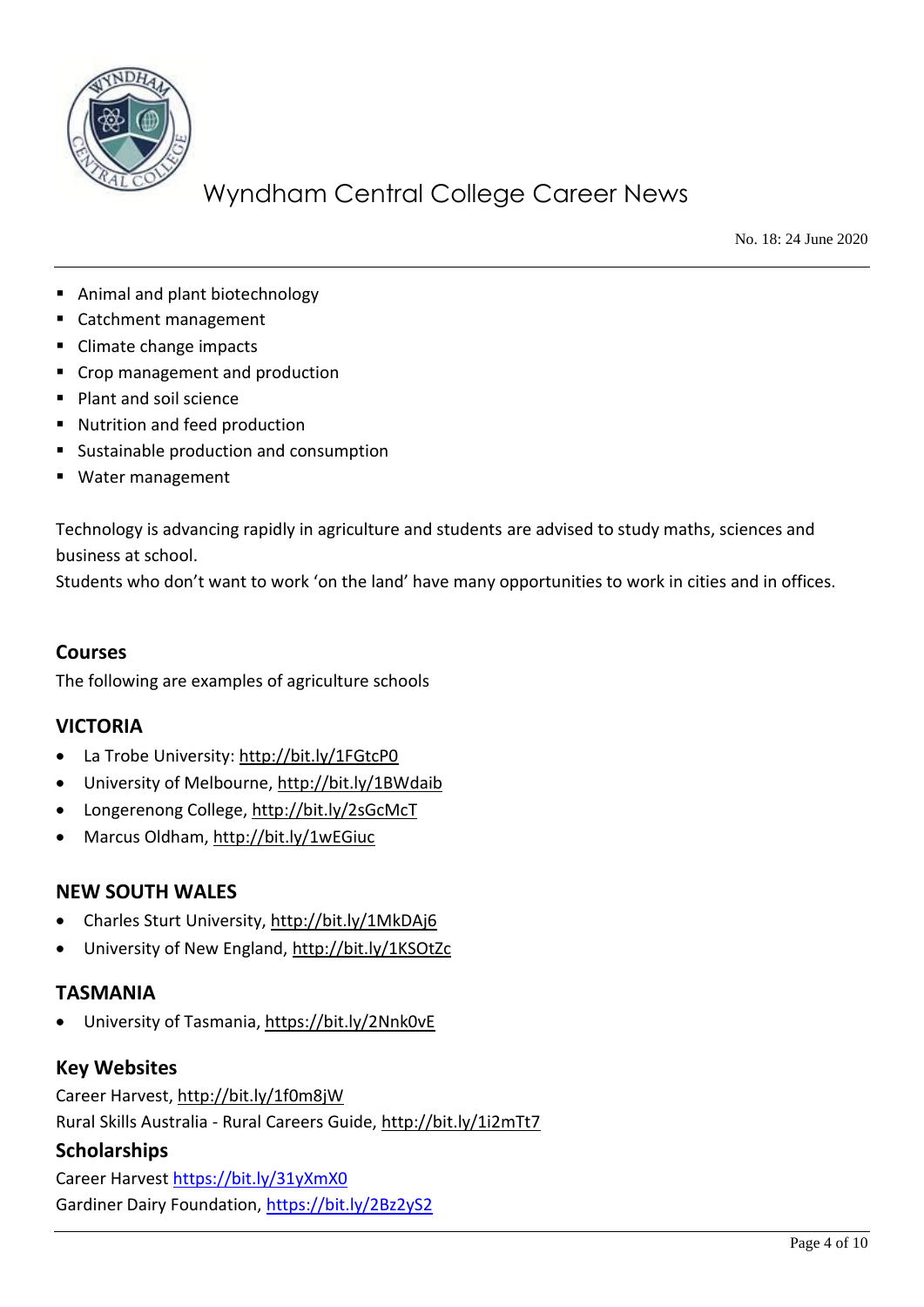

No. 18: 24 June 2020

Good Universities Guide,<https://bit.ly/2upv1oW>

### **The University of Melbourne - Updates**

Sign up to receive updates Sign up to the mailing list for prospective students at<https://bit.ly/3fN9f1R> 2021 undergraduate course guides You can download the 2021 undergraduate course guides at<https://bit.ly/3fN92M6>

#### **Scholarship**

For rural and regional students,<https://bit.ly/2YZkgGH>

Prospective students – website

Bookmark the 'Study' website to stay up to date with courses, scholarships, application information, accommodation etc.[, https://bit.ly/3i0h5r1](https://bit.ly/3i0h5r1)

Meet Melbourne Online Webinars

Access recordings from the Meet Melbourne seminars and learn about courses at the University, <http://bit.ly/2TJWmxa>

Bite Sized Lectures

Watch lectures from University of Melbourne lecturers at<https://bit.ly/3g1DZwn>

#### **Health Information Management**

Interested in Health, IT and Business?

You may enjoy a career in Health Information Management.

According to La Trobe University, "there is a national workforce shortage in this industry, which means graduates are in high demand. Salaries range from \$50 000 - \$180 000 at senior level".

You can study Health Information Management at both the undergraduate and the graduate level at La Trobe University, Melbourne,<http://bit.ly/1UvhddI>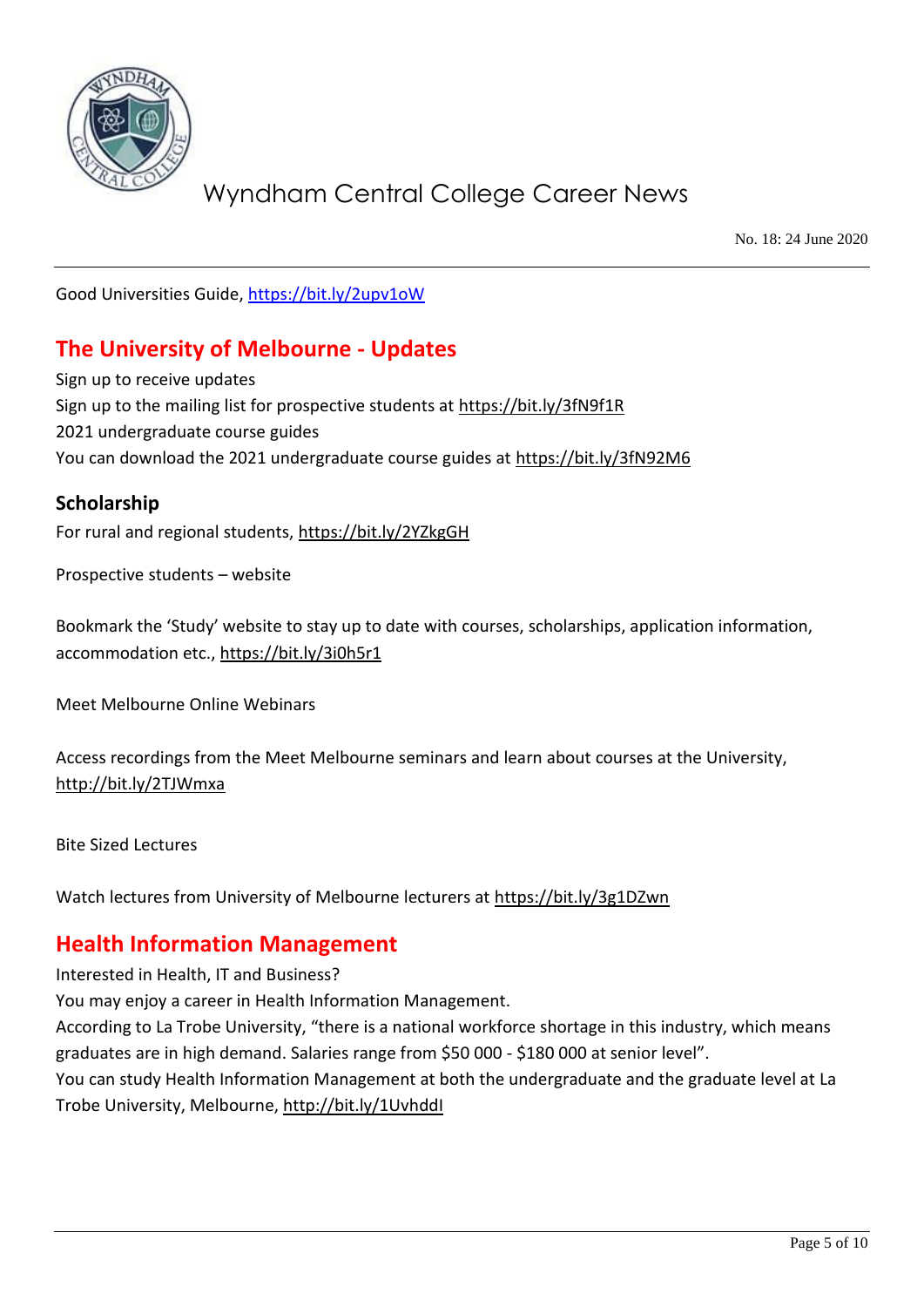

No. 18: 24 June 2020

### **Upcoming Virtual Events**

#### **Ernst and Young (EY) - Ready to Launch**

Join EY for an interactive webinar where you can learn about the work of a global professional services organisation and why it is so important to understand the diverse and global world that we live in. We will share our views on why your mindset, not just your skills set, is important, and what you can be doing to prepare for your future.

You will hear from a range of EY professionals, including some current and recent graduates who will answer your questions on the transition to university, the workforce and, specifically starting their career journey at EY.

Thursday 9 July,<https://bit.ly/3erXLk9>

#### **Discover Deakin Seminars**

Deakin University is running the following online information sessions for prospective students:

**June**

25 Environment

#### **July**

- 4 Teaching
- 15 Medical Imaging
- 20 Occupational Therapy
- 21 Public Health & Health Promotion
- 22 Optometry
- 23 Nursing and Midwifery
- 27 Exercise and Sport Science
- 28 Nutrition Sciences
- 29 Psychology
- 30 Health Sciences

Information and RSVP - <https://bit.ly/2YIZXi5>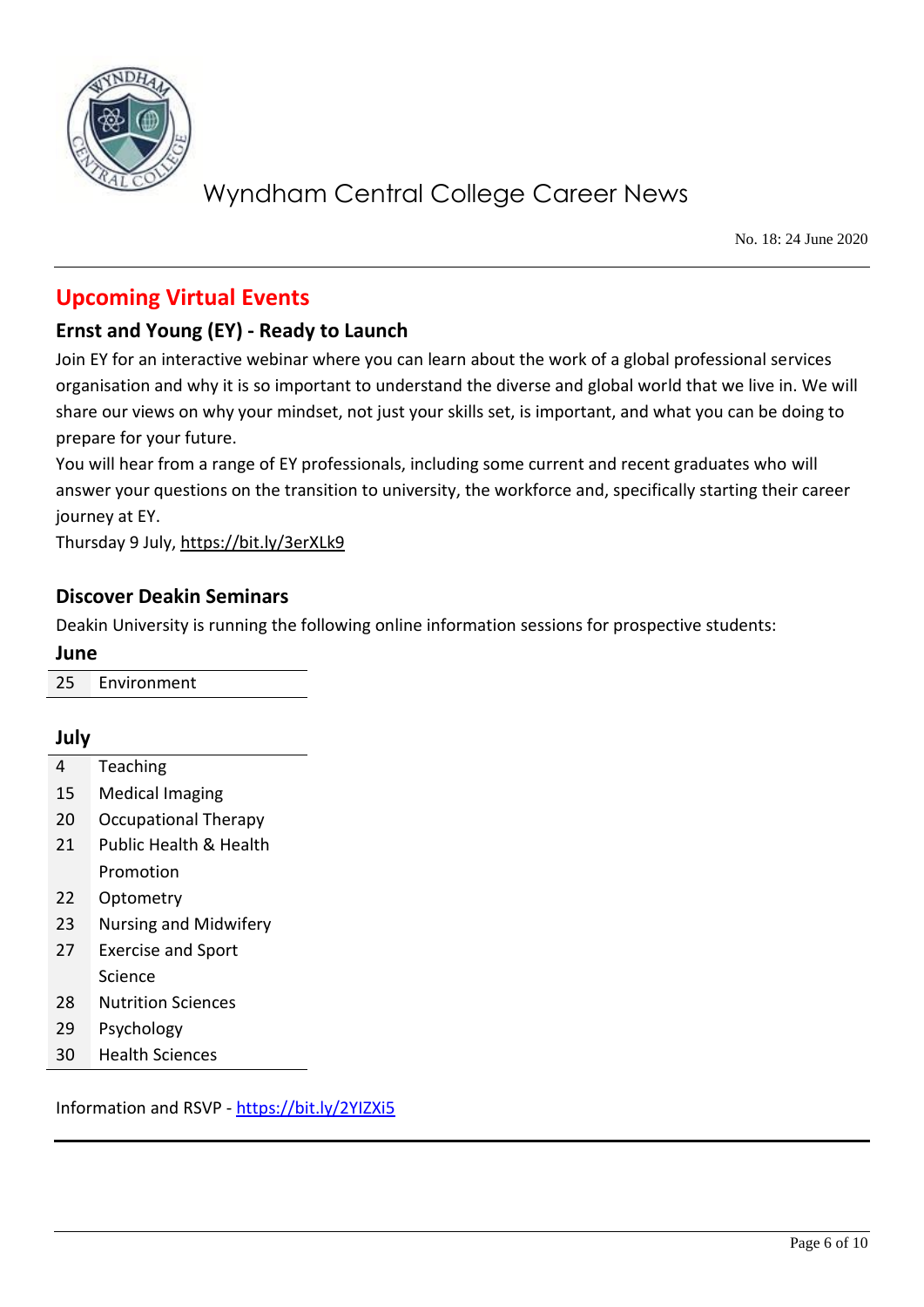

No. 18: 24 June 2020

#### **Monash University – Online Information Seminars**

Monash is hosting online information evenings for prospective students and their families on the following dates in August: 11, 12, 25.

Register via<https://bit.ly/39GmmOQ>

#### **RMIT University - Night Expo**

This exclusive online event allows students to explore study areas, receive tailored advice from staff and immerse themselves in campus life.

Parents and students are able to participate in the events on the following dates:

- 24 June, 4:30 pm 7:00 pm
- 29 June, 4:30 pm 7:00 pm

To register, go to<https://bit.ly/2V4LA59>

#### **Australian Catholic University – Talk with Industry Series**

Australian Catholic University is running the following online session for prospective students: talk with exercise scientists and physiotherapists Date: 2 July, 2020 Information and RSVP - <https://bit.ly/2XwbkYr>

#### **Collarts – Webinar Series**

Collarts is running the following online webinars for prospective students:

#### **June**

- 29 Interior Design
- 30 Fashion & Sustainability
- 30 Fashion Marketing

#### **July**

- 1 Animation & VFX
- 1 Digital & Social Media
- 7 Dramatic Arts (Comedy)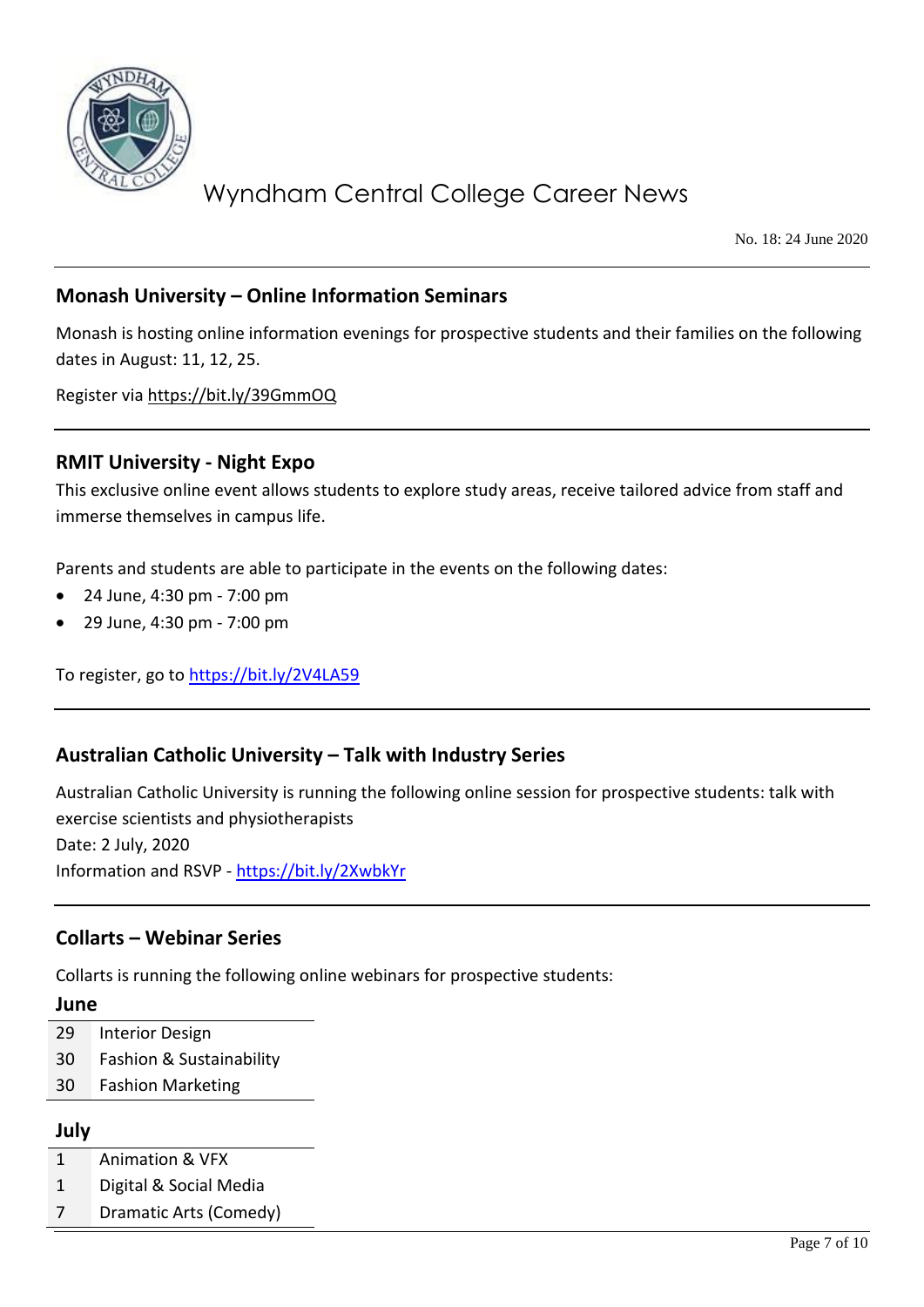

No. 18: 24 June 2020

- 7 Screen & Media
- 8 Music Performance
- 8 Music Production
- 9 Audio Engineering
- 10 Entertainment
- Management
- 10 Entertainment Journalism

Information and RSVP - <https://bit.ly/2KBApv2>

#### **Basair – How to Become a Pilot**

Basair Aviation College is located at Bankstown, NSW. The College is running an online information session on how to become a pilot. Date: 25 June, 5.30pm AEST

Information and RSVP:<https://bit.ly/370jMUp>

# **UCAT ANZ Preparation Programs**

National Institute of Education (NIE) is running intensive UCAT ANZ preparation seminars and information session for students who have registered to sit the test in July. Dates: 26 & 27 June, 2020 Information & RSVP,<https://bit.ly/2Ne6JFL>

#### **Federation University – Your Fed Future**

Federation University is running the following online webinars for prospective students:

#### **June**

24 Study international sport management 29 Study IT

#### **July**

1 Engineering @ Gippsland campus

9 Study exercise & sport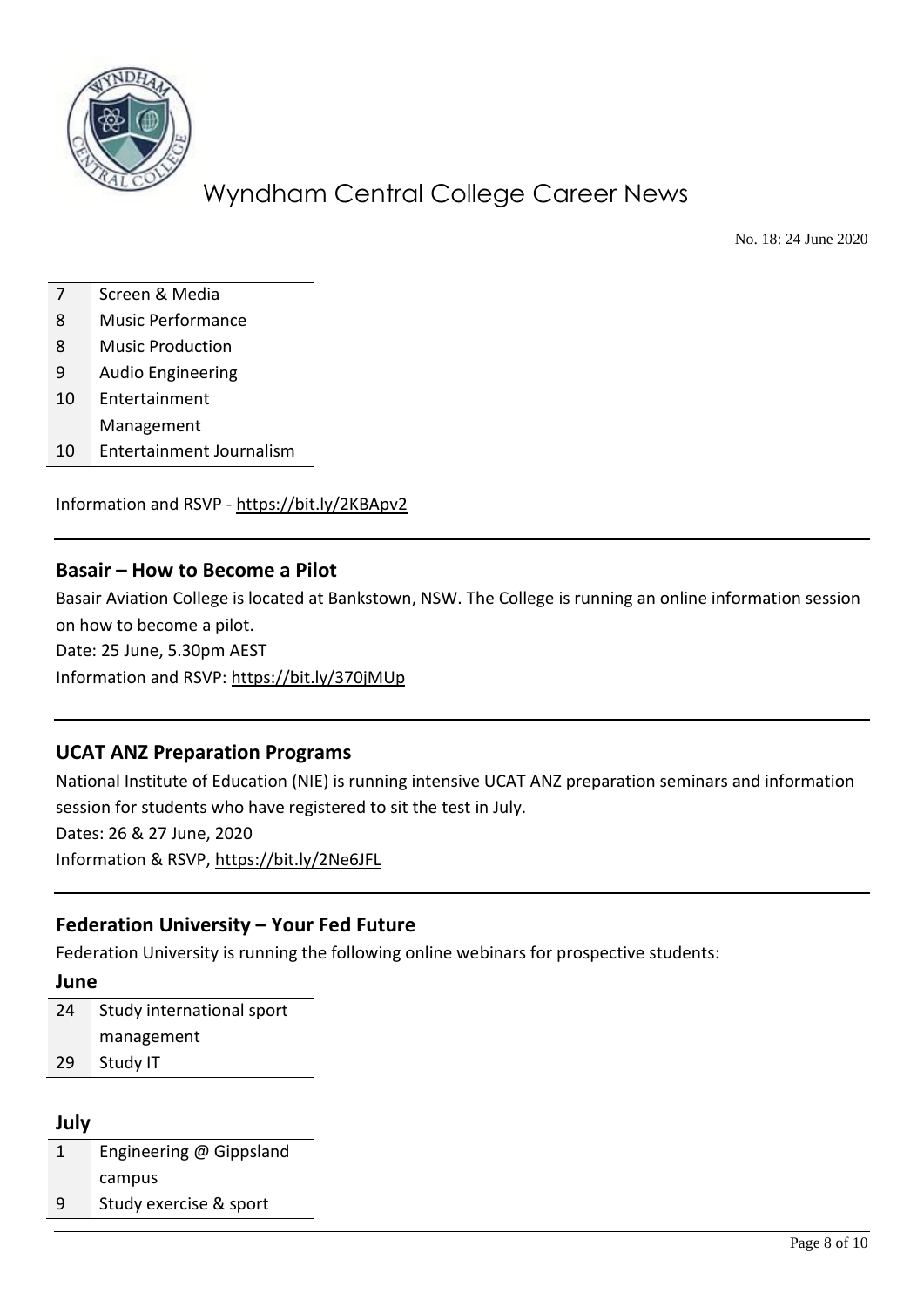

No. 18: 24 June 2020

science 15 Study early childhood education

Information and RSVP - <https://bit.ly/2WfWfLo>

#### **RMIT University – Discover What's Next Series**

RMIT University is running the following online sessions for prospective students:

| June           |                                       |
|----------------|---------------------------------------|
| 25             | Engineering                           |
| 30             | <b>Flight Training &amp; Aviation</b> |
| July           |                                       |
| $\overline{2}$ | Science                               |
| 9              | Computer Science &                    |
|                | <b>Information Technology</b>         |
| 16             | Fashion                               |
| 23             | Health & Biomedical                   |
|                | Sciences                              |
| 28             | <b>Education &amp; Social</b>         |
|                | Sciences                              |
| 30             | <b>Building &amp; Construction</b>    |

Information and RSVP - <https://bit.ly/2M0UGeg>

#### **Torrens University – Interactive Online Workshops**

Torrens will be running the following online workshop in June:

25 Design & Creative Technology

Information and RSVP - <https://bit.ly/37xRNeH> Search for courses at<https://bit.ly/2ZfwcnV>